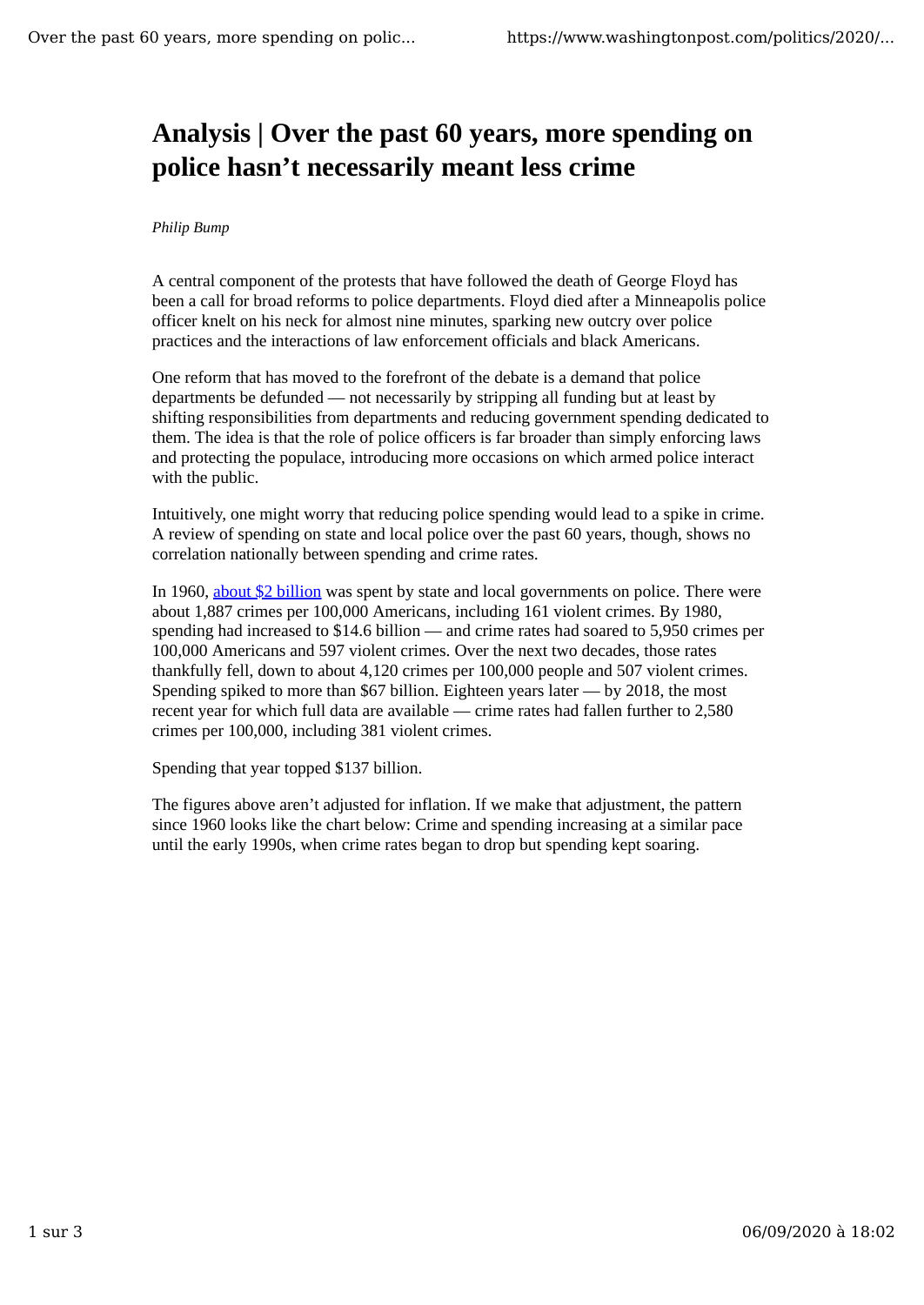

This is slightly an apples-to-oranges comparison because the crime rates are adjusted for population. If we control the spending for population, too, the pattern looks like this: climbing spending from 1980 to 2010, with crime rates falling from the early 1990s on.



Even in recent years, when national spending per person has dropped, crime hasn't risen.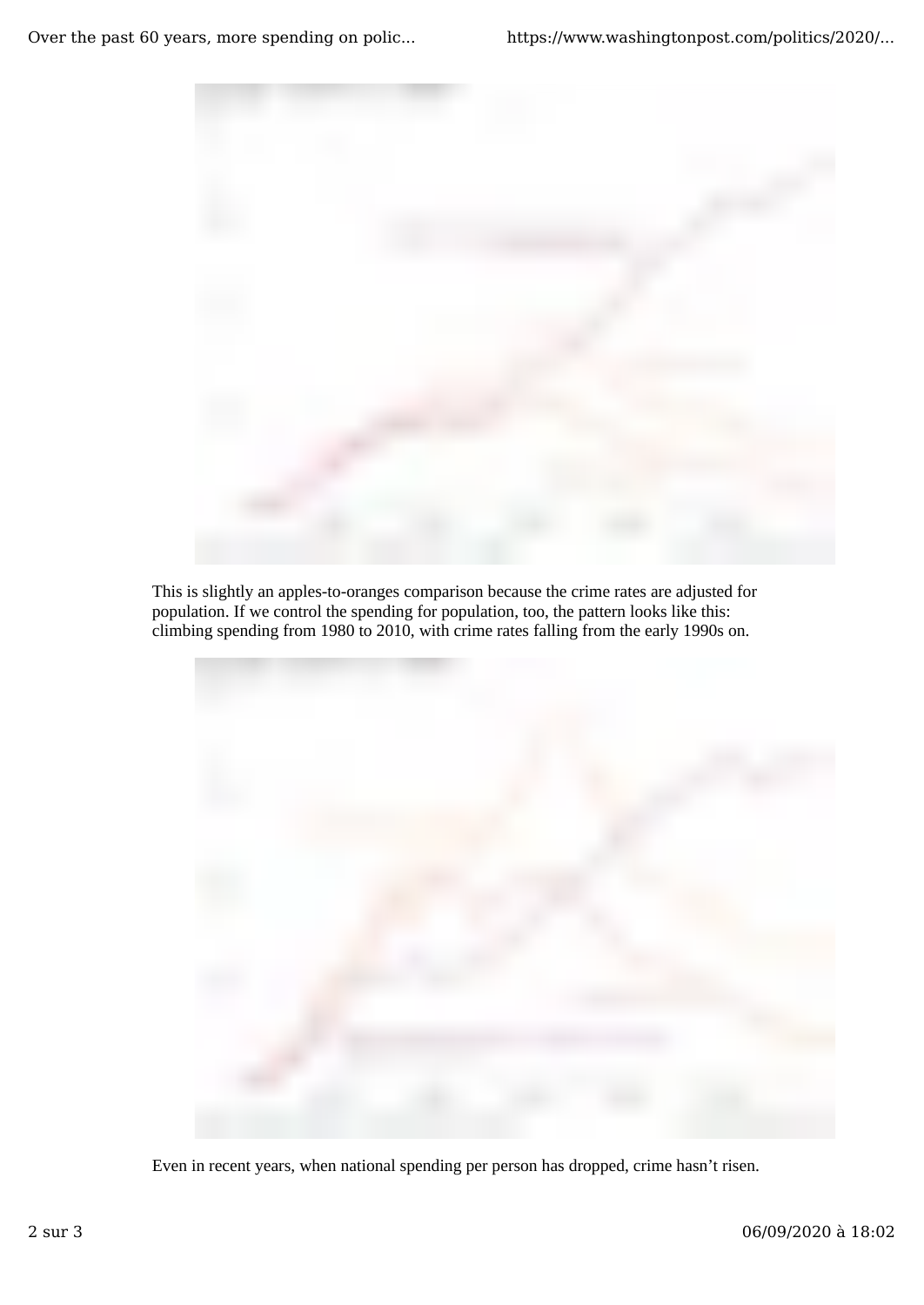In 2006, the United States spent \$386 per person on state and local police, with a crime rate of about 3,800 per 100,000 people and a violent crime rate of 474 per 100,000. In 2010, spending rose to \$412 per person and the crime rates were down to 3,350 per 100,000 overall and 405 violent crimes per 100,000. In 2012, spending was back down to \$389 per person — but the crime rates had fallen further, to 3,256 per 100,000 overall and 388 per 100,000 overall.

If we look at how spending has changed relative to crime in each year since 1960, comparing spending in 2018 dollars per person to crime rates, we see that there is no correlation between the two. More spending in a year hasn't significantly correlated to less crime or to more crime. For violent crime, in fact, the correlation between changes in crime rates and spending per person in 2018 dollars is almost zero.



If we assume a delayed effect — after all, after the drop in spending in 2012, violent crimes were up by 2016 — there's still no clear link. Assuming a four-year delay, there's still no significant correlation between changes in spending and overall or violent crime rates.

This is a very top-level assessment, admittedly. There are certainly places where an increased focus on and investment in policing has driven down crime rates. There are others, unquestionably, where more spending has not led to improved outcomes.

The challenge for elected officials, of course, is the perception. No one wants to be the mayor or city councilor who advocates shifting money away from the police right before something tragic happens. There may not be a national correlation, but that finding is battling a powerful opponent: political self-preservation.